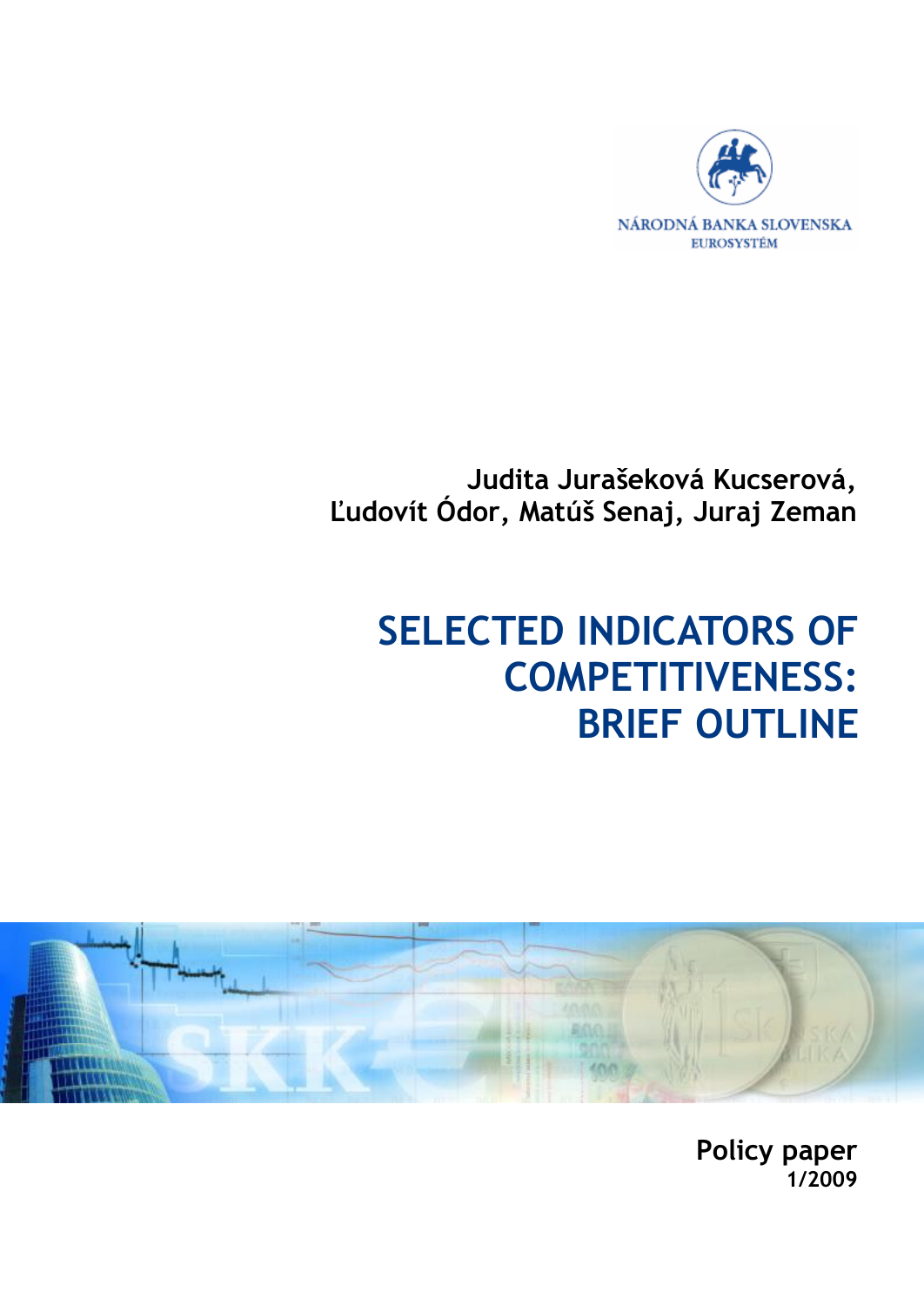© National Bank of Slovakia http://www.nbs.sk/ Imricha Karvaša 1 813 25 Bratislava

research@nbs.sk

**March 2009**

The views and results presented in this paper are those of the authors and do not necessarily represent the official opinion of the National Bank of Slovakia.

All rights reserved.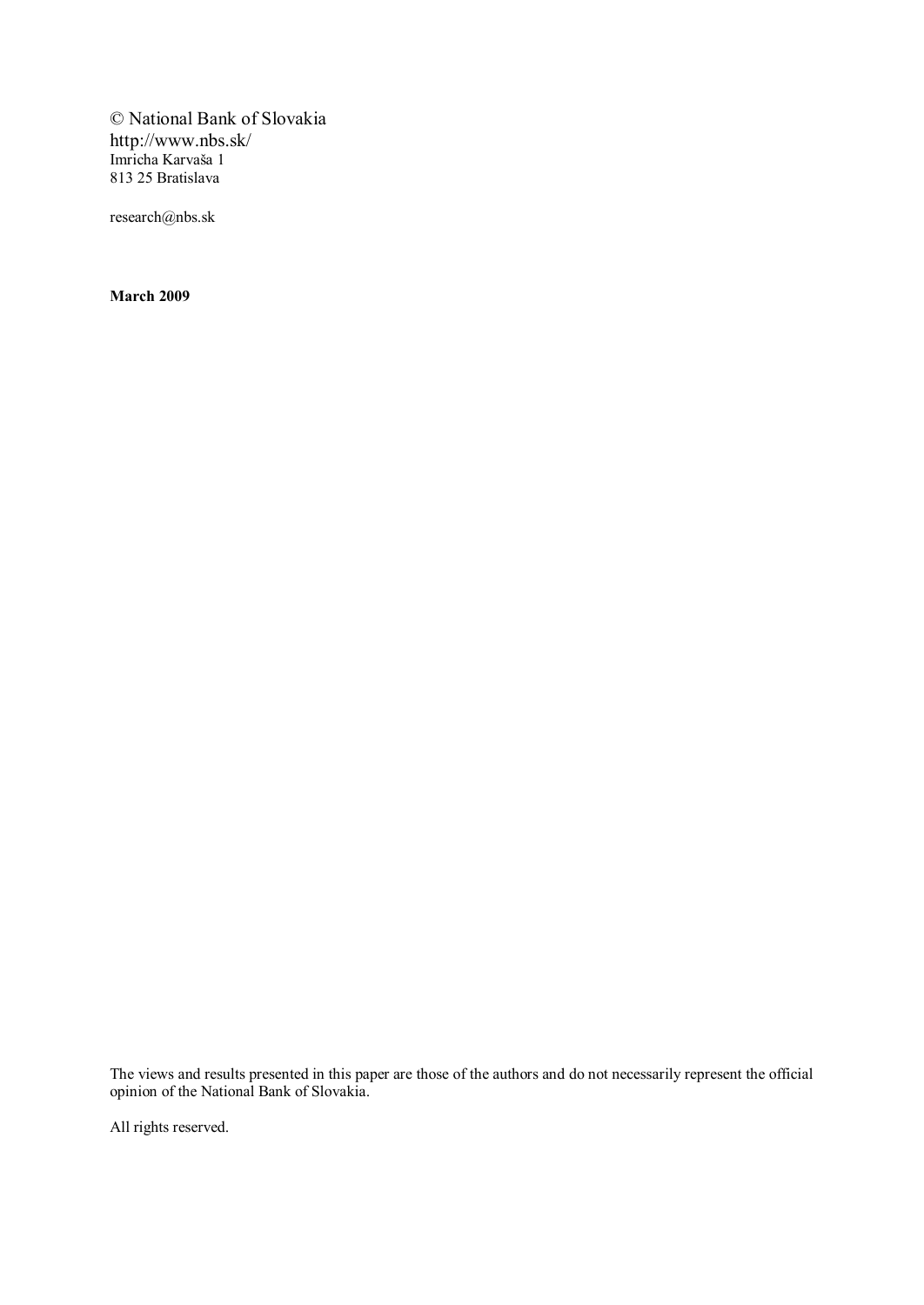

**Policy paper 1/2009** 

# **Selected Indicators of Competitiveness: Brief Outline<sup>1</sup>**

**Judita Jurašeková Kucserová, Ľudovít Ódor,** 

#### **Matúš Senaj, Juraj Zeman**

Research Department, NBS

#### **Abstract**

Competitiveness is crucial for maintaining the productivity growth and for raising the living standard, particularly in small open economies based on international trade and to a great extent dependent on foreign direct investments. According to a definition, competitiveness is the ability of a country to sell goods and services in a given market. The term also includes the overall business environment of a country, the physical and knowledge infrastructure, as well as labor market indicators and the regulation in financial markets and product and service markets. It is therefore not possible to narrow the issue of competitiveness merely to monitoring nominal exchange rate fluctuations. The aim of this policy paper is to evaluate the development of competitiveness in Slovakia, in particular in relation to the depreciating currencies of the neighboring countries.

Downloadable at http: http://www.nbs.sk/en/publications-issued-by-the-nbs/working-papers

 $\overline{a}$ 

<sup>1</sup> The authors would like to thank Martin Šuster and Tibor Lalinský for their valuable advice and helpful comments.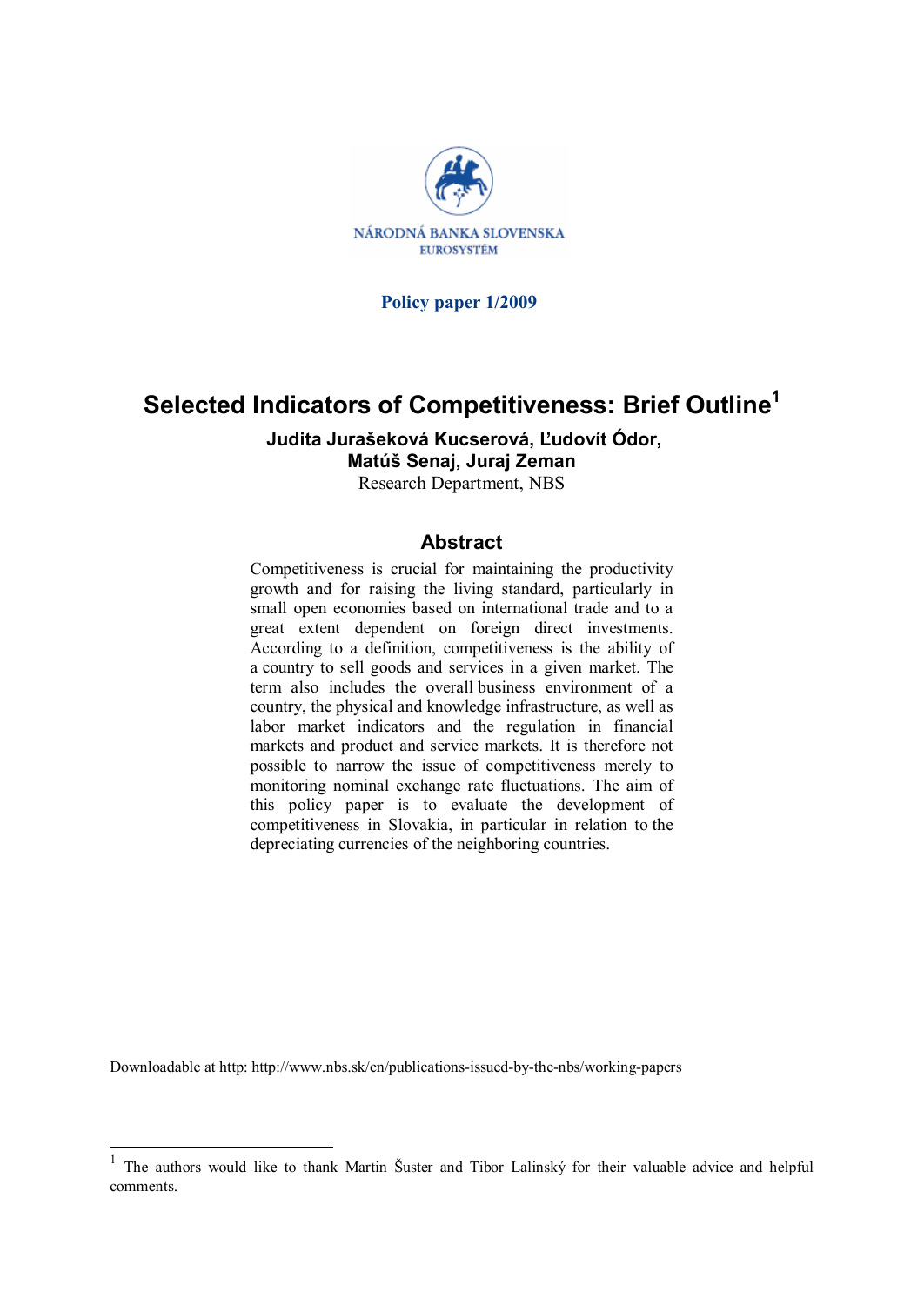# **INTRODUCTION**

Over the past months, the currencies of Central European countries have depreciated considerably in comparison with the Slovak koruna and later with the euro. This has generated concerns that Slovakia is losing its competitiveness against the other V4 countries.

Competitiveness is a level of the ability of a country to sell goods and services in a given market. It is crucial for maintaining the productivity growth and for raising the living standard, particularly in small open economies, which are based on international trade and to a great extent dependent on foreign direct investments.

It is not possible to narrow the issue of competitiveness merely to monitoring nominal exchange rate fluctuations. The term competitiveness also includes, for instance, the overall business environment of a country, the physical and knowledge infrastructure as well as labor market indicators and the regulation in financial markets and goods and service markets. Competitiveness as such is hard-to-measure. Therefore international institutions prefer evaluating competitiveness on the basis of composite indicators and surveys among entrepreneurs.

The aim of this brief analysis is to evaluate the development of competitiveness in Slovakia, in particular in relation to the weakening currencies of Slovakia's neighbors (CZE, PL, and HU).

The first part of the paper deals with absolute competitiveness indicators. It uses complex assessments of international institutions. Moreover, it also contains a view on a frequently discussed dimension of the issue: labor costs. Since the international assessments are not available on a quarterly basis, the second part of the paper describes a relative change of competitiveness through real effective exchange rates. The third part searches for an answer to the question: What effects does the exchange rate have on the competitiveness of Slovakia in the current situation?

# **1 Absolute competitiveness indicators**

In the first part we will focus on absolute competitiveness indicators. We will present the results of international rankings, which compare competitiveness and the business environment in individual countries. We will also focus on a comparison of labor costs and the productivity of labor.

## *Position of Slovakia in international rankings*

An international comparison of competitiveness is monitored yearly for instance by the World Economic Forum and by the World Bank. These reports assess the global environment for doing business.

The current assessment of the World Economic Forum was issued in the previous year. The ranking of countries of the *Global Competitiveness Report 2008-2009* is based on publicly available data and on the results of an opinion survey among corporate managers. In the most recent assessment Slovakia ranked 46th (in the preceding Report it was 41st). From among the neighboring countries our country was outperformed only by the Czech Republic (33). On the other hand, Poland (53) and Hungary (62) scored worse. According to the Report, the greatest Slovakia's competitive disadvantage is the burden of paying high taxes and social security contributions. Worse ranking of Slovakia is caused also by low flexibility of the labor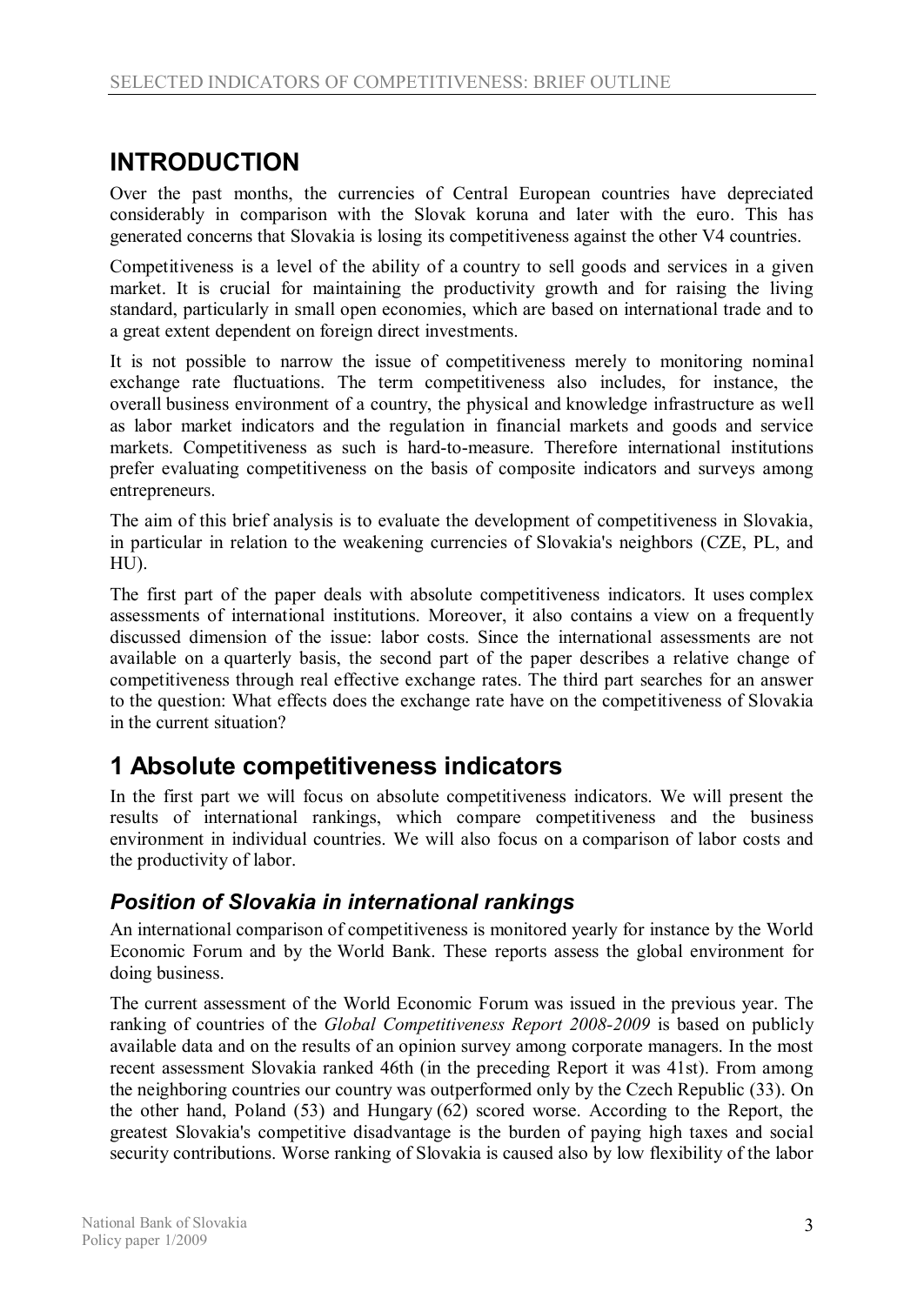legislation, widespread clientelism, and an extremely low public confidence in the financial integrity of politicians.

The World Bank Yearbook *Doing Business 2009* compares the level of the business environment in 181 countries in the period of June 2007 - June 2008. The assessment is based on more than 40 indicators (covering "bureaucratic", time and financial burdens), which are classified into 10 areas. At present Slovakia ranks 36th. Our neighbors ranked worse: Hungary 41st, the Czech Republic 75th, and Poland 76th. In 2008, the overall ranking of Slovakia improved by one place.

In the past three years the business environment in the Slovak Republic has not improved markedly. There are reserves mainly in the following areas: low labor market flexibility, investor protection, high tax and social security burdens, knowledge economy and bureaucracy.





Source: Doing Business 2009, The World Bank.

## *Labor market flexibility*

For a complete picture of the competitiveness of countries we also present labor market flexibility indicators. So called  $EPL<sup>2</sup>$  indicator is constructed up by the OECD. A disadvantage of this comparison is that the most recent data reflect the situation from 2006. However, the flexibility of labor regulations has not improved markedly, and thus the position of Slovakia probably has not changed much in Slovakia after 2006. According to these data<sup>3</sup> the flexibility of labor regulations was higher for instance in Hungary or Poland than in our country. The Czech Republic ranked worse than Slovakia. Of the countries mentioned, only Hungary had flexibility higher than the OECD average. Also this comparison confirms the conclusions of the above reports that one of the required measures to improve Slovakia's competitiveness is to increase labor market flexibility.

## *Comparison of labor costs and productivity*

An important competitiveness factor is total labor cost. The higher this cost is, the worse the position of a country is as regards competitiveness. To assess the situation in the V4 countries, we state the hourly labor cost in the industry, expressed in the euro (the following

 $\overline{a}$ <sup>2</sup> We have used Employment Protection Legislation indices from the report *"Economic Policy Reforms: Going for Growth"*, 2008, OECD. The data for 2006 are OECD estimates.

Restrictiveness of protection legislation on regular employment.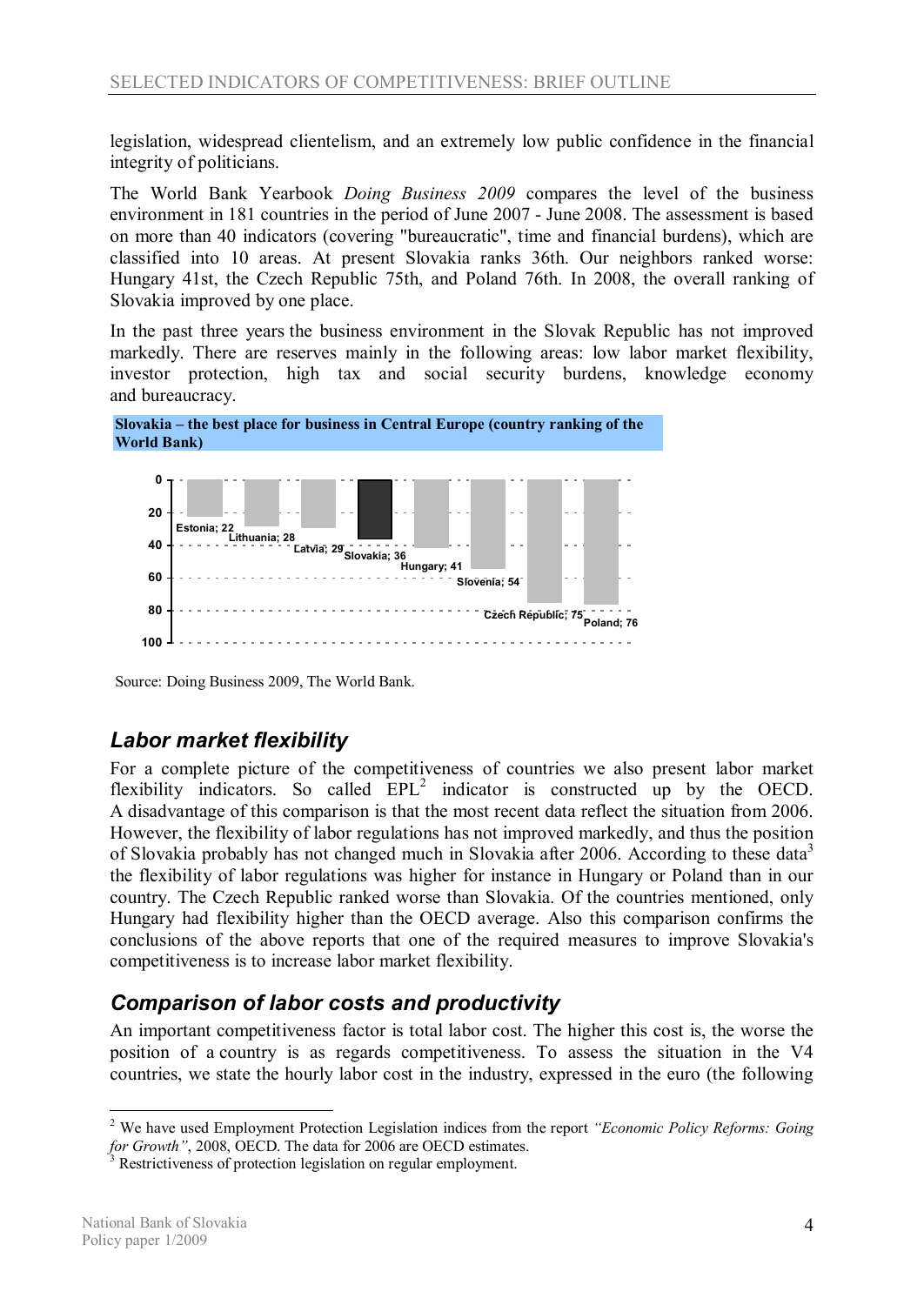table). In the periods of years 2000 – 2007, the labor costs were the lowest just in Slovakia, which also contributed to the inflows of direct foreign investments. In 2008 the situation started to change, and the lowest costs were in Hungary. The depreciating currencies of Slovakia's neighbors and also the fixation of the koruna exchange rate affect this rank in such a manner that today the cheapest countries in terms of the labor costs are Hungary (6.2 EUR/h.) and Poland (6.5 EUR/h.). Slovakia ranks the third with the hourly costs of 7.1 EUR. The highest labors cost are traditionally in the Czech Republic, 8 EUR/h.

|                                                                           |  | 2000          | 2001          | 2002           | 2003            | 2004           | 2005          | 2006           | 2007          | $2008^e$      | Jan - Feb<br>2009 <sup>e</sup> |
|---------------------------------------------------------------------------|--|---------------|---------------|----------------|-----------------|----------------|---------------|----------------|---------------|---------------|--------------------------------|
| <b>EU15</b><br>Average of the V4                                          |  | 22.9<br>3.7   | 22.8<br>4.2   | 23.6<br>4.6    | 24.6<br>4.7     | 25.6<br>5.0    | 26.3<br>5.5   | 27.0<br>6.0    | 27.7<br>6.8   | 28.3<br>7.5   | 28.3<br>6.9                    |
| <b>Czech Republic</b><br>Change in comparison with the<br>previous period |  | 3.7           | 4.4<br>19.8%  | 5.2<br>17.5%   | 5.3<br>1.5%     | 5.6<br>5.9%    | 6.2<br>11.0%  | 6.8<br>10.7%   | 7.5<br>9.6%   | 8.7<br>15.8%  | 8.0<br>$-7.5%$                 |
| % of EU15 average<br>% of V4 average                                      |  | 16.0<br>100.1 | 19.3<br>104.9 | 21.9<br>113.2  | 21.4<br>112.8   | 21.7<br>112.2  | 23.5<br>111.9 | 25.4<br>114.8  | 27.1<br>111.0 | 30.7<br>115.4 | 28.4<br>115.8                  |
| Hungary<br>Change in comparison with the<br>previous period               |  |               |               |                | 4.9             | 5.3<br>$9.0\%$ | 5.9<br>11.0%  | 5.9<br>$-0.3%$ | 6.6<br>11.2%  | 6.8<br>3.1%   | 6.2<br>$-8.8%$                 |
| % of EU15 average<br>% of V4 average                                      |  |               |               |                | 19.9<br>105.0   | 20.8<br>107.6  | 22.6<br>107.4 | 21.9<br>99.2   | 23.7<br>97.2  | 23.9<br>90.0  | 21.8<br>88.9                   |
| Poland<br>Change in comparison with the<br>previous period                |  | 4.3           | 5.1<br>17.8%  | 5.1<br>$-0.6%$ | 4.5<br>$-10.7%$ | 4.6<br>1.3%    | 5.4<br>17.2%  | 5.9<br>9.5%    | 6.6<br>12.9%  | 7.6<br>15.2%  | 6.5<br>$-14.9%$                |
| % of EU15 average<br>% of V4 average                                      |  | 18.8<br>117.5 | 22.3<br>121.1 | 21.4<br>110.6  | 18.4<br>96.9    | 17.9<br>92.2   | 20.4<br>97.2  | 21.8<br>98.7   | 24.0<br>98.3  | 27.0<br>101.6 | 23.0<br>93.7                   |
| Slovakia<br>Change in comparison with the<br>previous period              |  | 3.0           | 3.1<br>2.6%   | 3.5<br>12.2%   | 4.0<br>14.0%    | 4.4<br>9.8%    | 4.6<br>5.5%   | 5.2<br>13.0%   | 6.3<br>21.3%  | 7.0<br>10.8%  | 7.1<br>0.7%                    |
| % of EU15 average<br>% of V4 average                                      |  | 13.2<br>82.4  | 13.6<br>74.0  | 14.8<br>76.3   | 16.2<br>85.3    | 17.1<br>88.0   | 17.6<br>83.5  | 19.3<br>87.4   | 22.8<br>93.5  | 24.8<br>93.0  | 24.9<br>101.6                  |

**Hourly labour costs in industry (in EUR)** 

Source: Eurostat, own calculations.

Note:  $e$  refers to estimate.

A look on the absolute labor cost, however, does not give a complete picture. The relation between compensations and labor productivity is particularly important. From this point of view, in comparison with the EU average, Slovakia has still a good position; however, as a result of the evolution of exchange rates at the beginning of 2009 the benefit of Slovakia has slightly decreased. While the ratio of wages (in euros) to labor productivity has decreased in all of the neighboring V4 countries, in Slovakia it rather approached the average of the new Member States.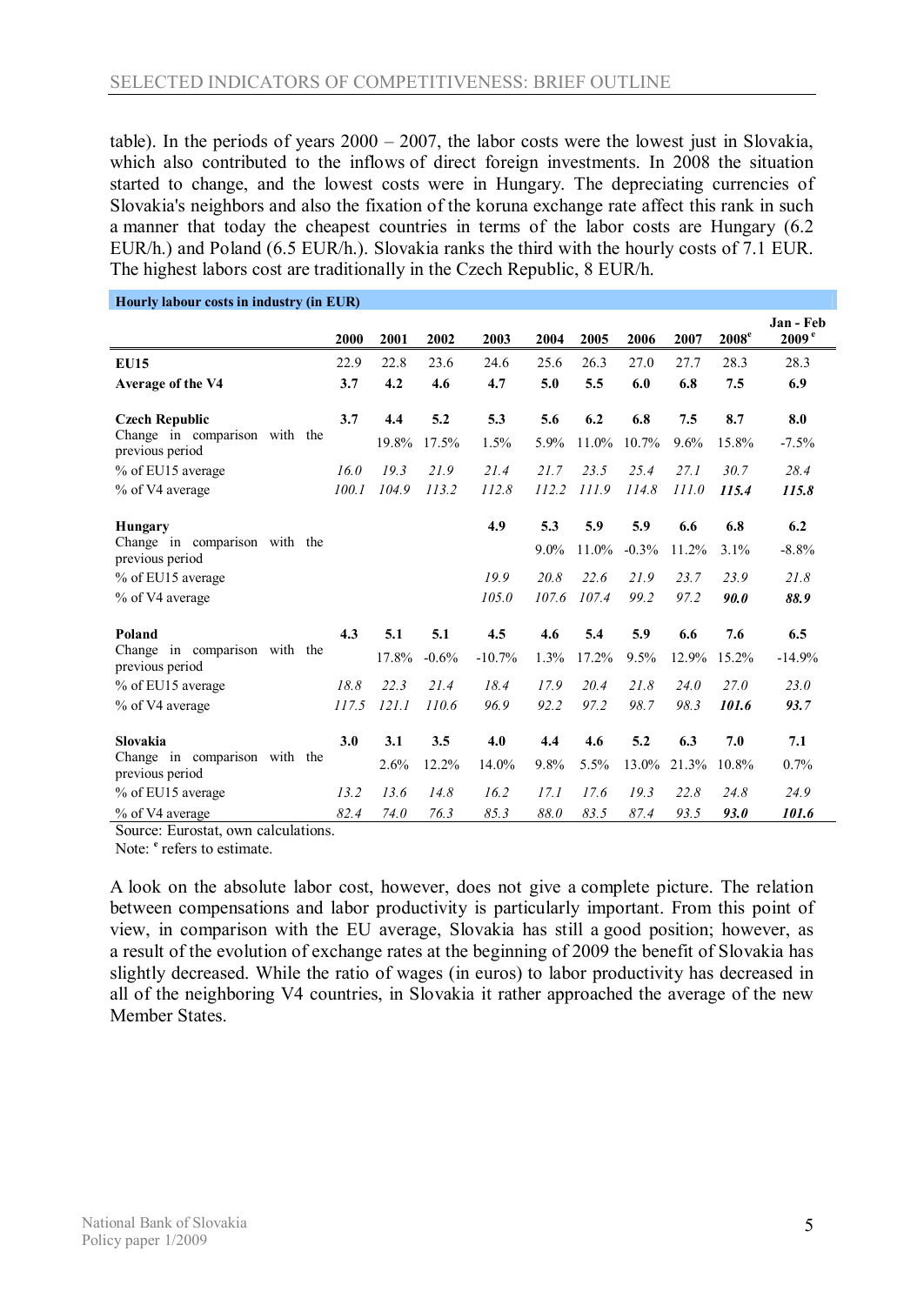

# (reflecting exchange rate developments).

# **2 Real effective exchange rate**

In this part we will study the development of Slovakia's price and cost competitiveness, also in comparison with the development in Central Europe. The most suitable price competitiveness indicator is real effective exchange rate, which compares the price level of a country with the weighted average of its trading partners price levels, taking into account the exchange rates of domestic currency against trading partner's currencies. Then the growth of real effective exchange rate means a loss of competitiveness, and vice versa, a drop of the indicator means an improvement in country's competitiveness. However, it is necessary that real effective exchange rate develops near to its equilibrium level, which is defined as real effective exchange rate in a condition of internal and external balance of the economy. While an overvalued exchange rate compared to the equilibrium undermines exporters' competitiveness and weakens the country's external position, an undervalued exchange rate brings about inflation pressures in the economy.

## *Development of equilibrium exchange rate by the end of 2008*

According to our estimates applying the BEER/PEER method, at the end of Q4 2008, the real exchange rate of the Slovak koruna on the basis of PPI manufacturing (producer prices in manufacturing) was overvalued by 4% compared to the equilibrium (a standard deviation for the estimate is 2%).

Faster productivity growth in this country than abroad and faster reduction of government expenditures per GDP in this country than abroad had an effect on the development of equilibrium exchange rate (in our model).<sup>4</sup> The elasticity of productivity differential is roughly 0.7, and the elasticity of the differential of government expenditures per GDP is roughly –0.8, i.e. 1% positive productivity differential results in a 0.7% appreciation of

 $\overline{a}$ 

<sup>4</sup> Depreciation effect of a growth of government expenditures is not clear in the literature. In our model a longerterm effect is reflected; an increase in the government expenditures reduces the efficiency of the economy, which sooner or later results in increased tax burden, so in the longer-term, the GDP growth will decline. Financial markets will take this into account immediately, and thus the exchange rate will weaken.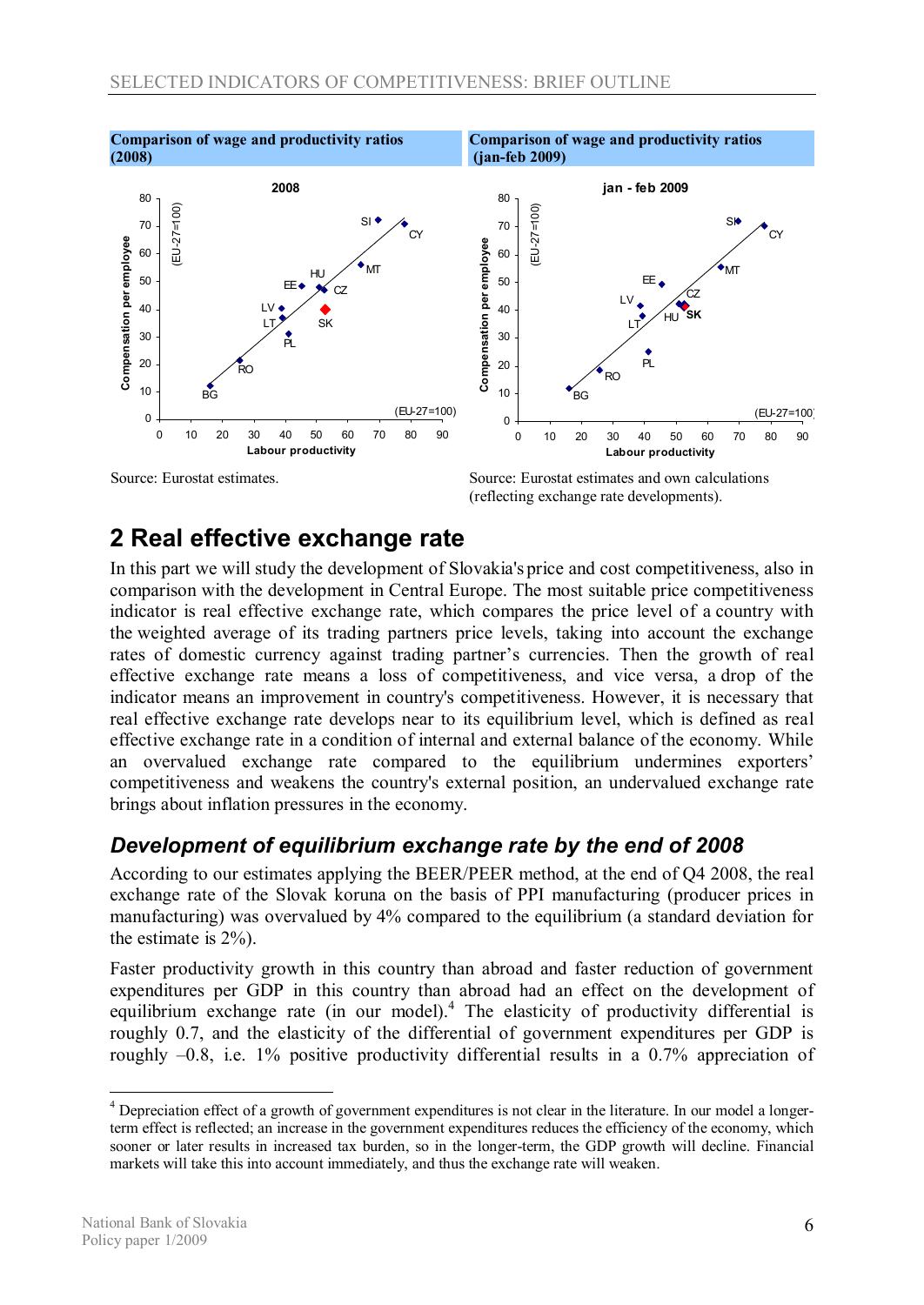equilibrium exchange rate, and 1% negative differential of government expenditures per GDP results in a 0.8% appreciation.



Source: own calculations.

## *Development in QI 2009*

Since in the present turbulent situation it is almost impossible to predict reliably the development of economic fundamentals in this country and in our trading partners countries (foreign countries are represented in the model by Germany and the Czech Republic in the ratio of 3:2), we will assume that equilibrium exchange rate will not change or will strengthen maximum by 1% (as a result of higher growth in our economy compared to foreign countries).

Since the beginning of the year, the Czech koruna has weakened by 10% in comparison with the euro, which resulted in 4% (the weight of the Czech koruna in the model is 0.4) strengthening of the real exchange rate of our currency. If we took into account other currencies of our trading partners (Hungarian forint and Polish zloty have weakened by 15%), then the strengthening of our currency is higher than the above 4%. Inflation differential is low (up to 1%). In QI 2009, the overvaluation of Slovak currency's real exchange rate is about 9% (4% from the end of 2008 + 4% nominal weakening of CZK + 1% inflation differential). From this point of view Slovak economy's competitiveness has become worse.

## *Development by 2010*

Assuming that in the second half-year of 2009 the euro area economy begins revitalizing, the outlooks of V4 countries will improve. Their economies will begin to grow and the nominal values of their currencies (except the Slovak currency) will strengthen. According to the Eastern Europe Consensus Forecast, the Slovak economy growth should be the fastest from among the surrounding countries; productivity differential should be 3% per year on average, which will result in a 2% growth of real equilibrium exchange rate  $(0.7^*)$ . By the end of 2010, the Czech currency should have strengthened by 9% (HUF by 10%, PLN by 19%). The growth of Slovak currency's real equilibrium exchange rate together with the nominal strengthening of CZK and other neighboring currencies will cause the narrowing of a 9% gap between Slovak currency's current and equilibrium exchange rate.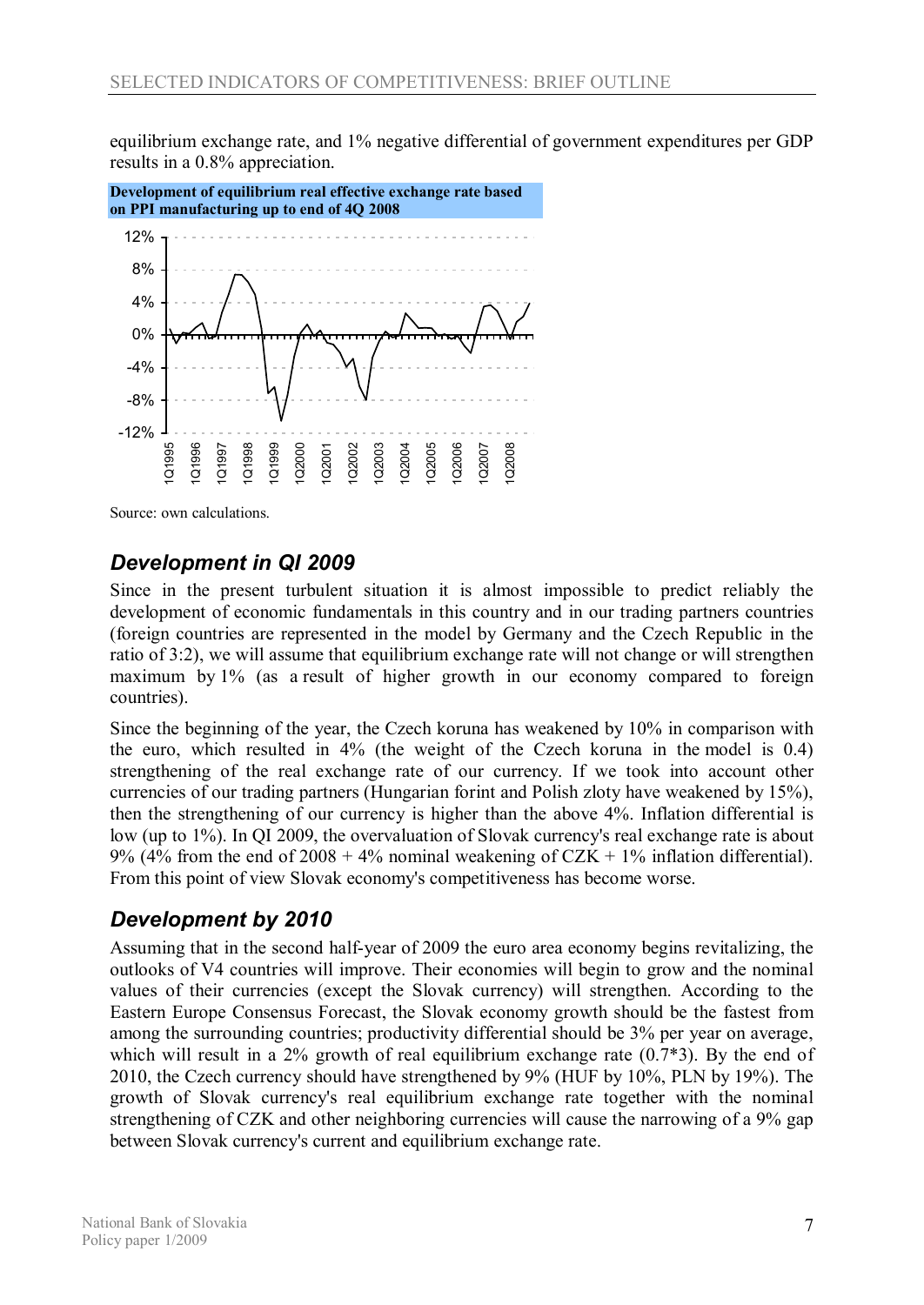#### *Comparison of development of real effective exchange rate with development in V4 countries*

The following graphs show REER development in the V4 countries, calculated at the consumer prices. It can be observed that since August 2008 Slovakia has gradually been losing its price competitiveness (1.1% per month on average), while the other V4 countries have been gaining by 2.4% per month on average as a result of their weakening currencies. A weakening currency in normal situation results in better competitiveness for exporters, but it also brings economic instability, increases inflation risks for the future and can potentially mean that the domestic population and businesses may have problems to pay off their loans in foreign currencies.



Note.: Increase implies loss of competitiveness and vice versa.

Relative unit labor costs as an indicator of cost competitiveness have an advantage in that the data are internationally more comparable than in the case of relative consumer prices<sup>5</sup>.



 $\overline{a}$ <sup>5</sup> In comparison with the prices of different trading partners it uses wages and productivity of the relevant country.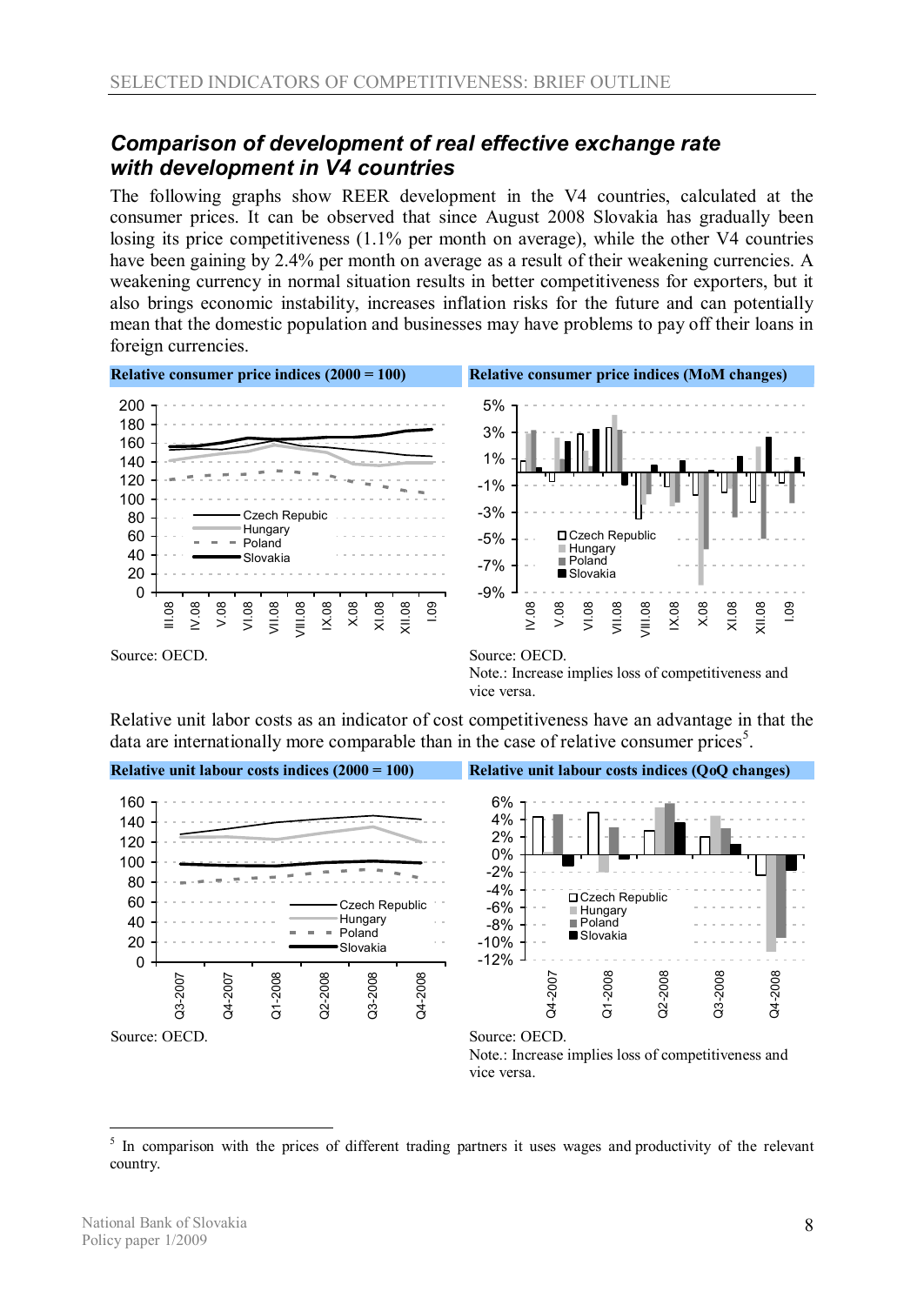The graphs indicate that based on unit labor costs over the course of 2008 Slovakia's competitiveness developed more neutrally than in the other V4 countries. However, while in the first quarters relative unit labor costs in Slovakia increased more slowly than in the neighboring countries, in the last quarter, when the weakening exchange rates started to show up, this trend turned round, and in comparison with the V4, labor costs decreased least in Slovakia.

# **3 Effects of currency depreciation on competitiveness**

In the third part we present the effects of currency depreciation on the competitiveness of a country. We will show that at present exports decrease in the Central European countries even despite their weakening currencies. We will evaluate the effect of exchange rate volatility and of other aspects on the competitiveness of a country.

In general, it is true that a weakening of a currency has a positive effect on one aspect (price) of the competitiveness of a country, however, it is not possible to over-estimate its importance for the following reasons.

## *Redistribution effects*

A weakening exchange rate generally improves price competitiveness of a country. It means that it benefits the exporters who may sell their products cheaper abroad. On the other hand, a weakening currency is disadvantageous for the consumers, because it results in the growth of the price level, since imported goods become more expensive due to the exchange rate. Extremely negative consequences are in countries with a high proportion of loans in foreign currencies. A weakening currency automatically means making such loans more expensive<sup>6</sup>.

#### *Sectoral structure*

The weakening effect of currencies of the neighboring countries will be notable in Slovakia mainly in some economic sectors such as the retail, tourism, and hotels and restaurants. At present we have detected traveling abroad for shopping mainly in the border areas of Slovakia, and a decrease of tourists from the surrounding countries. Large industrial businesses are not considerably sensitive to the exchange rate level. Only a small portion of their costs is denominated in the domestic currency, and in the world markets they compete in mainly by quality, and not so much by prices.

#### *Time aspect*

In evaluating the effect of the V4 weakening currencies on the competitiveness of Slovakia, it is necessary to take into account the time aspect as well. From this point of view we may consider the effect of exchange rate changes temporary. We can expect that after the recession the V4 currencies will strengthen again, and this will mean an improvement in the price competitiveness of Slovak exports.

## *Type of shock*

In the current situation when the negative shock results mainly from the fall of foreign demand, the issues of price competitiveness are less important. This is illustrated also by the case of the falling international trade in the neighboring countries despite their weakening

 $\overline{a}$ 

<sup>&</sup>lt;sup>6</sup> This problem applies mainly to Hungary, where foreign currency loans account for more than 50 % of all loans granted in the past years.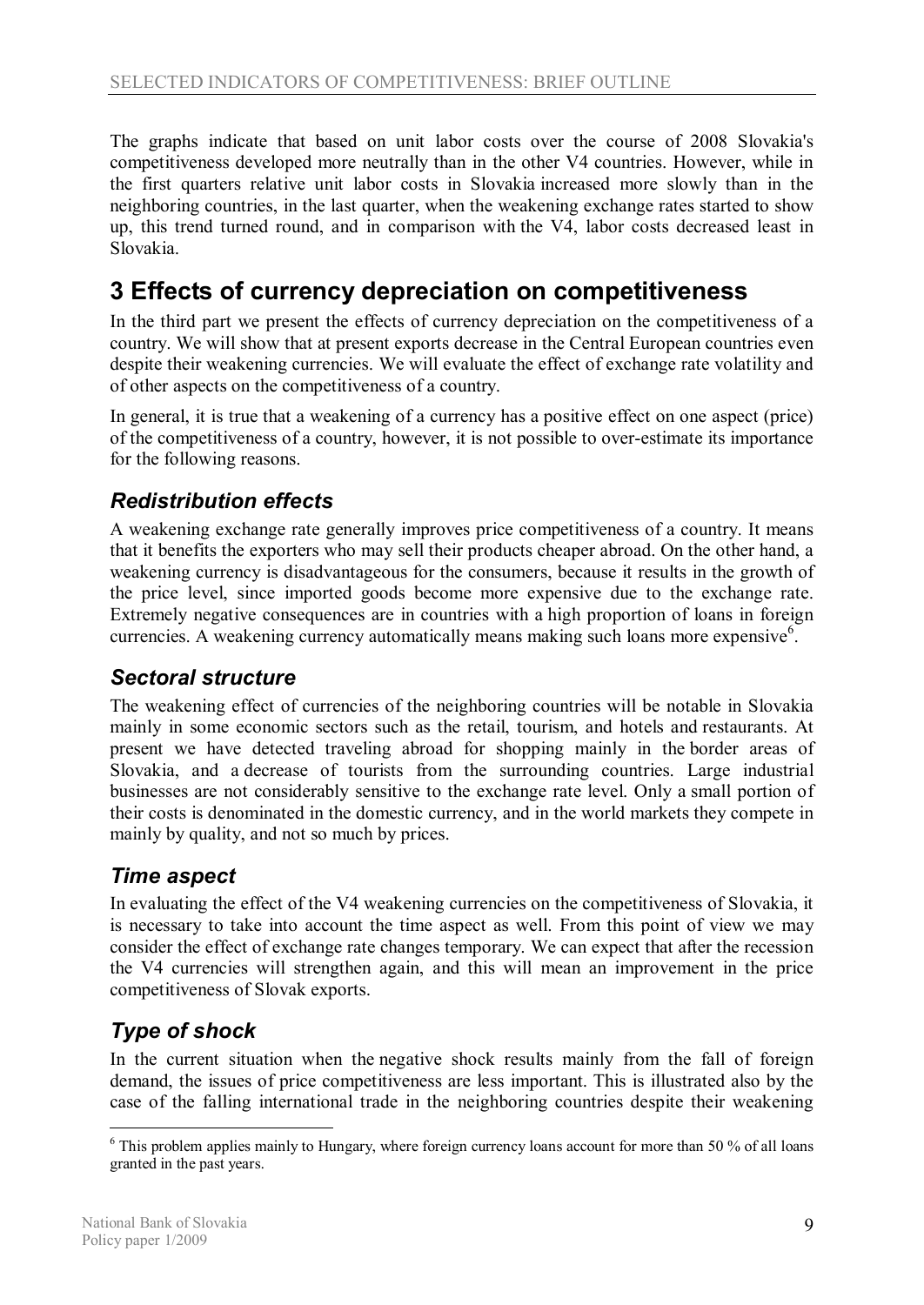currencies. The following graphs show problems in foreign trade. The latest available data cover up to December 2008. In the last three months exports dropped most markedly in the Czech Republic and in Slovakia. In Hungary and Poland the drop was a bit more moderate. However, we must emphasize that the figures are in the national currencies.



Source: Statistical offices of particular countries. Note: in domestic currencies.



Source: Statistical offices of particular countries. Note: in domestic currencies.

X.08 XI.08 I.09

II.09

## *Negative signal for investors*

The attractiveness of the investment environment depends also on macroeconomic stability. Too volatile exchange rate is a negative signal for both prospective and existing investors. Therefore from this long term perspective currency depreciation is a worse alternative than the stability and predictability of the environment. All long-term investment plans are implemented more easily in an environment without foreign exchange risks.



Source: Eurostat.

Note: Decrease implies appreciation of the currency against the euro and vice versa.

In the first half-year of 2008, volatility development for SKK, CZK, HUF, PLN was comparable. A change occurred in June, when the Slovak koruna exchange rate stabilized due to the published conversion rate. The volatility of the neighboring currencies compared to the euro started to grow significantly in October 2008. In 2008, the most volatile currency was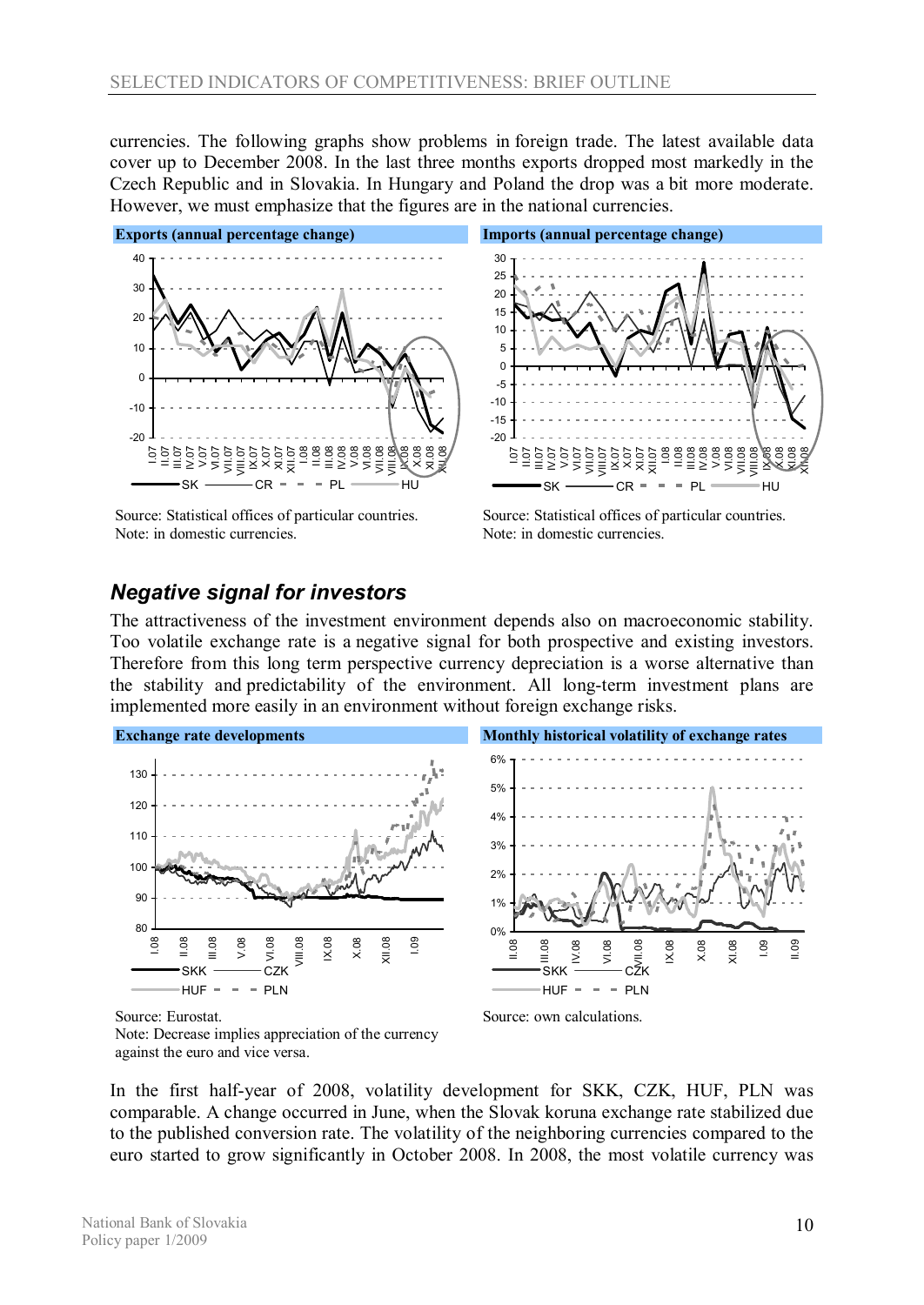the Polish zloty, followed by the Hungarian forint and the Czech koruna. The above graphs show the exchange rates development and volatility in the V4 countries.

## *Political economy and expectations*

Competitiveness of a small and open economy cannot be based on the policy of a weak exchange rate. Depreciation (and the possibility to use it as a tool) can even motivate to a less efficient structural policy.

Persistent depreciation has also a disadvantage that it may build in the expectations of entities, and thus it will reduce considerably the efficiency of economic decisions.

# **4 Conclusion**

The following conclusions result from the brief analysis of competitiveness indicators in the V4 region:

#### **1. Competitiveness is not only an issue of the nominal exchange rate only**

The exchange rate is just one of the economic competitiveness indicators. Many studies show that for instance, the stability of the business environment or labor market flexibility are more important than price competitiveness.

#### **2. In absolute competitiveness indicators Slovakia still has a relatively good position in comparison with V4 countries.**

It results from the international institutions assessments that the business conditions in Slovakia are still a little bit better than those in the surrounding countries. In the World Bank's list, the Slovakia's position is considerably better than Poland's, the Czech Republic's, Hungary's or Slovenia's.

#### 3. **The relative position of the SR, however, has not improved or worsened in the last period.**

After years when the Slovak Republic was among the top reformers in the area of business environment and competitiveness, a period of stagnation has ocurred. Entrepreneurs and international institutions perceive the condition negatively mostly in the area of law enforcement, bureaucracy, labor market flexibility, and knowledge economy.

#### **4. Weakening of the surrounding currencies reduces the competitiveness of Slovakia mainly in selected sectors.**

Unit labor costs have dropped in all of the V4 countries recently, but in Slovakia they have dropped the least, whereby our competitiveness in labor costs has worsened. The real exchange rate appreciated, and thus increased the value of Slovak exports. This effect will manifest most in the tourism sector, sales of food products and other retail products, and less in the car-manufacturing and electrotechnic sector. Moreover, in the global decrease in demand the importance of price competitiveness is in the background.

#### **5. Depreciation of currencies cannot be a substitute for good structural policies.**

Depreciation has a significant redistribution effect in a small open economy. Exporters may profit from it, but consumers will lose as a result of higher inflation. In addition to this, reduced competitiveness due to the exchange rate is limited. We can assume that after the recession ends in the region, the currencies of the surrounding countries will start to